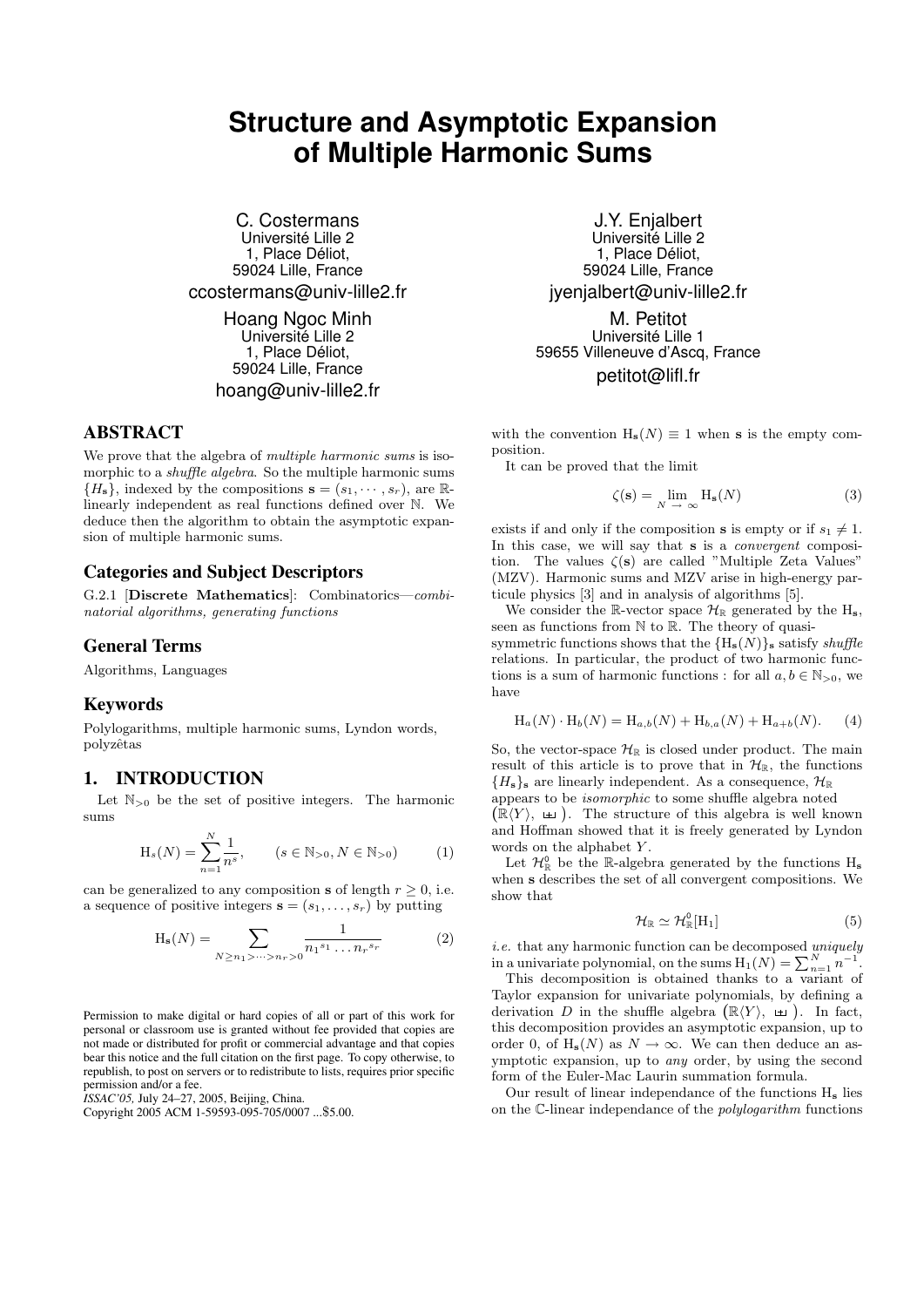(z is a complex number so that  $|z| < 1$ )

$$
\text{Li}_s(z) = \sum_{n_1 > \dots > n_l > 0} \frac{z^{n_1}}{n_1^{s_1} \cdots n_l^{s_l}},\tag{6}
$$

first proved in [9], then resumed in [13, 14]. In this article, harmonic functions are seen as Taylor coefficients

$$
\frac{1}{1-z}\operatorname{Li}_{\mathbf{s}}(z) = \sum_{N=0}^{\infty} \operatorname{H}_{\mathbf{s}}(N) z^N.
$$
 (7)

By using the combinatorics developed by M. Bigotte in [2], it is possible to consider a similar generalization for the harmonic sums related to coloured MZV

$$
\zeta(\xi_1, \dots, \xi_l) = \sum_{n_1 > \dots > n_l > 0} \frac{\xi_1^{n_1} \dots \xi_l^{n_l}}{n_1^{s_1} \dots n_l^{s_l}},
$$
(8)

where  $\xi_1, \ldots, \xi_l$  are roots of unity.

# 2. BACKGROUND

#### 2.1 How to shuffle?

We consider the *non* commutative alphabet  $Y = \{y_n\}$  $n \in \mathbb{N}_{>0}$ . As usual, the set of all words over Y is denoted  $Y^*$  and the empty word is denoted  $\epsilon$ . The length of the word w is denoted  $|w|$  and the word w resulting from the concatenation of two words u and v is the word  $w = uv$ .

Let  $R$  be a commutative ring containing  $\mathbb Q$ . A polynomial  $p \in R\langle Y \rangle$  is a linear combination of words, with coefficients in  $R$ . The coefficient of the word  $w$  in polynomial  $p$  is noted  $(p|w)$  and therefore

$$
p = \sum_{w \in Y^*} (p|w)w, \qquad (p|w) \in R. \tag{9}
$$

The concatenation product for words is extended to polynomials by linearity.

The shuffle product of two words  $u = y_i u'$  and  $v = y_j v'$ in  $Y^*$  is recursively defined by  $\epsilon \perp w = w$ , for all  $w \in Y^*$ and

$$
u \ln v = y_i(u' \ln v) + y_j(u \ln v') + y_{i+j}(u' \ln v'), \quad (10)
$$

with  $i, j \in \mathbb{N}_{>0}$  and  $u', v' \in Y^*$ .

This product is also extended to  $R\langle Y \rangle$  by linearity. Provided with this shuffle product,  $R\langle Y \rangle$  becomes an associative and commutative R-algebra noted  $(R\langle Y\rangle, \perp)$ .

We can totally order Y by putting  $y_i < y_j$  if  $i > j$ . So  $y_1$ is the biggest letter of the alphabet  $Y$ . Lexicographic order is then recursively defined on words  $w \in Y^*$  by

$$
\begin{cases} \epsilon < w \text{ for } w \in Y^* \setminus \epsilon \\ y_i u < y_j v \text{ if } i > j \text{ or if } i = j \text{ and } u < v. \end{cases}
$$

A nonempty word  $w$  is called a Lyndon word if it is strictly smaller (for lexicographic order) than any of its proper right factors, i.e.  $w < v$  for any factorization  $w = uv$  with  $u \neq \epsilon$ and  $v \neq \epsilon$ . Let Lyndon(Y) denotes the set of Lyndon words over Y.

Let

$$
C^{0} = R \oplus (R\langle Y \rangle \setminus y_{1}R\langle Y \rangle). \tag{11}
$$

Hoffman generalized Radford theorem in the following way

THEOREM 1  $([12, 10])$ . One has

$$
(R\langle Y\rangle, \perp) \simeq (R[\text{Lyndon}(Y)], \perp) = (\text{C}^0[y_1], \perp).
$$

This means that every polynomial in  $R\langle Y\rangle$ , for shuffle product, can be decomposed uniquely in a linear combination of shuffle products of Lyndon words.

## 2.2 Quasi monomial functions

Let  $T = \{t_n \mid n \in \mathbb{N}_{>0}\}\$ a countable *commutative* set. To each word  $w = y_{s_1} \dots y_{s_l} \in Y^*$ , we associate the quasi monomial function

$$
M_w = \sum_{n_1 > \dots > n_l > 0} t_{n_1}^{s_1} \cdots t_{n_l}^{s_l},
$$
 (12)

which is a formal series on the letters  $t_n \in T$ , with coefficients in N. For the empty word, we define  $M_{\epsilon} = 1$ . Thanks to Gessel works, it is known that the product of quasi monomial functions is a sum of quasi monomial functions. Moreover, we have the following identity between formal series

$$
M_u M_v = M_u \sqcup \qquad \quad (u, v \in Y^*). \tag{13}
$$

#### 2.3 Polylogarithms

Let us associate to any word  $w = y_{s_1} \cdots y_{s_r}$  the polylogarithm  $\text{Li}_{w}(z)$  defined for  $|z| < 1$  by

$$
\text{Li}_w(z) = \sum_{n_1 > \dots > n_r > 0} \frac{z^{n_1}}{n_1^{s_1} \cdots n_r^{s_r}},\tag{14}
$$

for  $r > 0$  and by  $\text{Li}_{\epsilon}(z) = 1$ , for the empty word  $\epsilon$ .

THEOREM 2 ([9]). The functions  $\text{Li}_w$ , for  $w \in Y^*$ , are C-linearly independent.

In fact, this result can be improved by replacing  $\mathbb C$  by any algebra of analytic functions defined over  $\mathbb{C} - \{0, 1\}$ , for example  $\mathbb{C}[z, 1/z, 1/(z-1)]$ , and the proof lies on an explicit evaluation of the monodromy group of  $Li<sub>w</sub>$ .

#### 3. HARMONIC SUMS ALGEBRA

#### 3.1 Harmonic sums

DEFINITION 1. Let  $w = y_{s_1} \dots y_{s_r} \in Y^*$ . Then, for  $N \geq$  $r \geq 1$ , the harmonic sum  $H_w(N)$  is defined as

$$
H_w(N) = \sum_{N \ge n_1 > ... > n_r > 0} \frac{1}{n_1^{s_1} \dots n_r^{s_r}}
$$
  
and  $H_w(N) = 0$  for  $0 \le N < r$ .

If  $|w| = 0$ , we put  $H_{\epsilon}(N) = 1$ , for any  $N \geq 0$ .

LEMMA 1. Let  $w = y_{s_1} \dots y_{s_r} \in Y^*$ . The sum  $H_w(N)$  is convergent, when  $N \to \infty$ , if and only if  $s_1 > 1$ .

In this case, this limit is nothing but the polyzta (or MZV [15])  $\zeta(w)$ , and thus, by an Abel's theorem

$$
\lim_{N \to \infty} \mathcal{H}_w(N) = \zeta(w) = \lim_{z \to 1} \mathcal{L}_w(z). \tag{15}
$$

Then, the word w is said convergent. A polynomial of  $R\langle Y \rangle$ is said convergent when it is a linear combination of convergent words.

LEMMA 2. For  $w = y_s w'$ , we have

$$
H_w(N) = \sum_{k=1}^{N} \frac{H_{w'}(k-1)}{k^s}
$$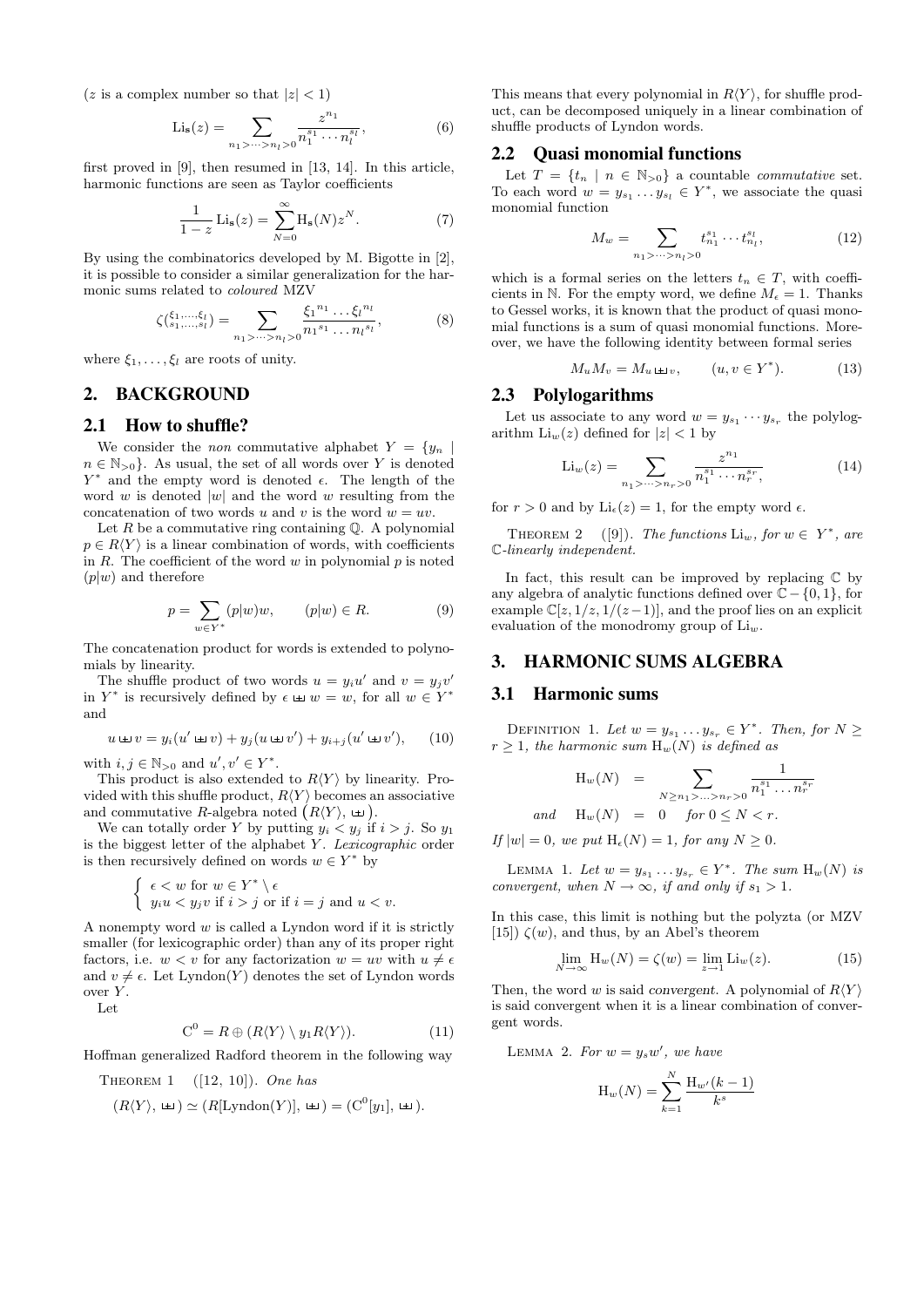COROLLARY 1. For  $w = y_s w'$ , we have

$$
\zeta(w) = \sum_{k \ge 1} \frac{\mathcal{H}_{w'}(k-1)}{l^s}, \quad (16)
$$

$$
H_w(N + 1) - H_w(N) = (N + 1)^{-s} H_{w'}(N) \qquad (17)
$$

LEMMA 3  $([10])$ . For any words u and v, we have  $\mathcal{H}_u \uplus_{v}(N) = \mathcal{H}_u(N) \mathcal{H}_v(N).$ 

PROOF. The harmonic sum  $H_w(N)$  can be obtained by specialization of the quasi-mononial function  $M_w$  at  $t_i = 1/i$ if  $1 \leq i \leq N$  and  $t_i = 0$  if  $i > N$ . By (13),  $H_w(N)$  satisfies the expected result.  $\quad \Box$ 

#### 3.2 Generating series

DEFINITION 2 ([6]). For any word  $w \in Y^*$ , let  $P_w$  be the ordinary generating series of  ${H_w(N)}_{N>0}$ :

$$
P_w(z) = \sum_{N \ge 0} H_w(N) z^N, \quad with \quad P_{\epsilon}(z) = \frac{1}{1-z}.
$$

PROPOSITION 1 ([6]). For any word  $w \in Y^*$  and for any complex number z satisfying  $|z| < 1$ , one has

$$
\mathrm{Li}_w(z) = (1-z)\mathrm{P}_w(z).
$$

PROOF. Since  $P_w(z) = \sum_{N \geq 0} H_w(N) z^N$ , it is known that the series expansion of  $(1-z)\overline{P}_w(z)$  is given by

$$
(1-z)P_w(z) = H_w(0) + \sum_{N \ge 1} [H_w(N) - H_w(N-1)]z^N.
$$

But, by (17), for  $w = y_{s_1}w'$ ,

$$
H_w(N) - H_w(N - 1) = N^{-s_1} H_{w'}(N - 1),
$$

so

$$
(1-z)P_w(z) = H_w(0) + \sum_{N \ge 1} \frac{H_{w'}(N-1)}{N^{s_1}} z^N = \text{Li}_w(z).
$$

DEFINITION 3. The Hadamard product  $\odot$  is a bilinear function from  $\mathbb{C}[[z]] \times \mathbb{C}[[z]]$  to  $\mathbb{C}[[z]]$  defined, for all integers n and m,by

$$
z^n \odot z^m = \begin{cases} z^n & \text{if } n = m, \\ 0 & \text{if } n \neq m. \end{cases}
$$

Thus,  $\sum_{n=0}^{\infty} a_n z^n \odot \sum_{n=0}^{\infty} b_n z^n = \sum_{n=0}^{\infty} a_n b_n z^n$ .

PROPOSITION 2. For 
$$
u, v \in Y^*
$$
, one has

$$
\mathrm{P}_u(z) \odot \mathrm{P}_v(z) = \mathrm{P}_u \mathop{\scriptstyle \,\,\mathrm{\scriptstyle \,\!\!\!\! \,\,\mathrm{\scriptstyle \,\,\mathrm{\scriptstyle u}}\,}}(z).
$$

PROOF. By Lemma 3,

$$
\sum_{N\geq 0} \mathcal{H}_u(N) z^N \odot \sum_{N\geq 0} \mathcal{H}_v(N) z^N = \sum_{N\geq 0} \mathcal{H}_u(N) \mathcal{H}_v(N) z^N
$$
  
= 
$$
\sum_{N\geq 0} \mathcal{H}_u \perp_{v}(N) z^N.
$$

 $\Box$ 

COROLLARY 2  $([6])$ . Extented by linearity, the map  $P : u \mapsto P_u$  is an isomorphism from  $(R\langle Y \rangle, \perp)$  to the Hadamard algebra of  $\{P_w\}_{w\in Y^*}$ .

PROOF. Proposition 2 gives P as an algebra morphism and by Theorem 2, P is the expected isomorphism.  $\square$ 

Thanks to the relations existing between  $Li_w(1-z)$  and  $\text{Li}_{w}(z)$  [8], we can precise the asymptotic behaviour of  $\text{Li}_{w}$ in the neighbourhood of 1. For example,

$$
\text{Li}_{2,1,1}(1-t) = -\text{Li}_4(t) + \log(t) \text{Li}_3(t) - \frac{1}{2} \log(t)^2 \text{Li}_2(t) + \frac{1}{6} \log(t)^3 \text{Li}_1(t) + \frac{2}{5} \zeta(2)^2.
$$

So, we find, by formula (14), the expansion of  $\text{Li}_{2,1,1}(1-\varepsilon)$ and, by dividing it by  $\varepsilon$ , we find the one of  $P_{2,1,1}(1-\varepsilon)$ :

$$
P_{2,1,1}(1-\varepsilon) = \frac{2}{5}\zeta(2)^2 \frac{1}{\varepsilon} + \frac{1}{6}\log^3 \varepsilon - \frac{1}{2}\log^2 \varepsilon + \log \varepsilon
$$
  
-  $1 + \frac{\varepsilon}{12}\log^3 \varepsilon - \frac{\varepsilon}{8}\log^2 \varepsilon + \frac{\varepsilon}{8}\log \varepsilon + O(\varepsilon)$ 

From this, we can also deduce the expansion of the Taylor coefficients of  $P(z)$  (see [4]).

## 3.3 Algebra  $H_{\mathbb{R}}$

DEFINITION 4. The algebra  $\mathcal{H}_{\mathbb{R}}$  of harmonic sums is defined as the R-vector space  $\mathcal{H}_{\mathbb{R}} = \text{span}_{\mathbb{R}}(H_w \mid w \in Y^*),$ equipped with the ordinary product.

#### From Corollary 2, we deduce then

PROPOSITION 3. The map  $H : u \mapsto H_u$  is an isomorphism from  $(R\langle Y\rangle, \perp)$  to the algebra  $\mathcal{H}_{\mathbb{R}}$ .

Since  $Lyndon(Y)$  generate freely the shuffle algebra then

COROLLARY 3. Any harmonic sum in  $\mathcal{H}_{\mathbb{R}}$  can be decomposed, uniquely, as a polynomial on the series  $H_l$ , for  $l \in$ Lyndon(Y), *i.e.*  $\mathcal{H}_{\mathbb{R}} \simeq \mathbb{R}[\mathrm{H}_l; l \in \mathrm{Lyndon}(Y)].$ 

LEMMA 4. Any  $l \in$  Lyndon(Y) is convergent if and only if  $l \neq y_1$ . Any convergent polynomial can be decomposed uniquely as shuffle of convergent Lyndon words.

PROOF. By definition, a Lyndon word  $l$  is strictly smaller (for lexicographic order) than any of its proper right factors. So, if  $l = y_1u$ , with  $u \in Y^*$ , we have  $y_1u < u$  which is impossible (remind that  $y_1$  is the greatest letter of Y). Thus, the only Lyndon word beginning by  $y_1$  is  $y_1$  itself, and our first statement is proved.

The second one is based on the remark : if  $y_1$  appears as a factor (for  $\pm$ ) in the Radford decomposition of w, then this word begins by  $y_1$ . Since a convergent polynomial contains convergent terms, which do not begin by  $y_1$ , the statement is proved.  $\square$ 

PROPOSITION 4. Every harmonic sum  $H_w \in \mathcal{H}_{\mathbb{R}}$  can be decomposed in a unique way in a univariate polynomial in  $H_1$ , with coefficients in the convergent harmonic sums. This can also be expressed as follows :

$$
\mathcal{H}_\mathbb{R}\simeq\mathcal{H}^0_\mathbb{R}[\mathrm{H}_1],
$$

where  $\mathcal{H}_{\mathbb{R}}^{0}$  is defined as the  $\mathbb{R}$ -algebra generated by the functions  $H_w$ , for all convergent words  $w \in C^0$ .

Example – The Radford decomposition gives, in Lyndon basis,  $y_1y_4y_2 = y_1 \boxplus y_4y_2 - y_5y_2 - y_4y_1y_2 - y_4y_2y_1 - y_4y_3$ . Thus,  $H_{1,4,2} = H_1H_{4,2} - H_{5,2} - H_{4,1,2} - H_{4,2,1} - H_{4,3}$ .  $\Box$ By Proposition 3, we deduce ker  $H = \{0\}$ . In other words,

PROPOSITION 5. The harmonic sums  $H_w$ , for  $w \in Y^*$  are R-linearly independent.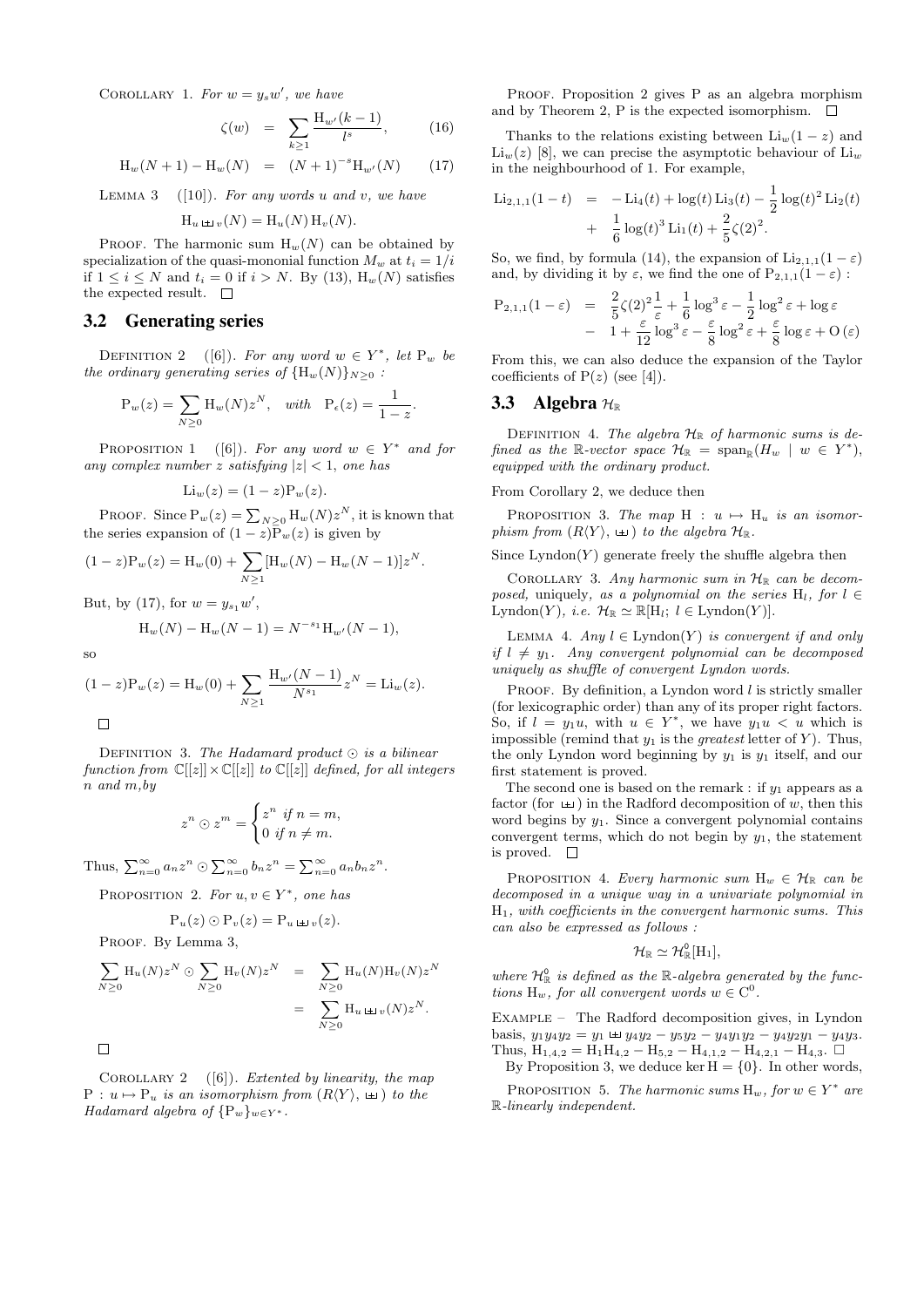# 4. ASYMPTOTIC EXPANSIONS

We are going to construct a recursive algorithm to find the asymptotic expansion of  $H_w$ . For that, considering any real sequence  $\{s_n\}_{n\in\mathbb{N}}$ , we will define  $\mathtt{AS}_q(s_n)$  as the asymptotic expansion up to order  $q$  of  $s_n$ , i.e. so that

$$
s_n - \mathbf{AS}_q(s_n) = \mathcal{O}(n^{-q}).
$$

## 4.1 Euler Mac-Laurin formula

Let  ${B_n}_{n\in\mathbb{N}}$  be the set of Bernoulli numbers obtained in the expansion of the following series

$$
\sum_{n\geq 0} B_n \frac{z^n}{n!} = \frac{z}{\exp(z) - 1} = \frac{z \exp(-z)}{1 - \exp(-z)},
$$

and  ${B_n(\cdot)}_{n\in\mathbb{N}}$  the Bernoulli polynomials defined by

$$
\frac{x \exp(tx)}{\exp(x) - 1} = \sum_{n \ge 0} B_n(t) \frac{x^n}{n!}.
$$

We need the second form of Euler-Maclaurin summation [11] given by, for all integers q, M, N with  $N > M$ ,

$$
\sum_{n=M}^{N} f(n) = \int_{M}^{N} f(x)dx + \frac{f(M) + f(N)}{2}
$$

$$
+ \sum_{j=1}^{m} \frac{B_{2j}}{(2j)!} \left( f^{(2j-1)}(N) - f^{(2j-1)}(M) \right) + R_{2m} \tag{18}
$$

where  $R_m = \frac{1}{(2m+1)!} \int_M^N B_{2m+1}(x-[x]) f^{(2m+1)}(x) dx.$ 

LEMMA 5  $([1])$ . One has

$$
H_1(N) = \log N + \gamma - \sum_{k=1}^{q-1} \frac{B_k}{k} \frac{1}{N^k} + O\left(\frac{1}{N^q}\right)
$$
  
\n
$$
H_r(N) = \zeta(r) - \frac{1}{(r-1)N^{r-1}}
$$
  
\n
$$
- \sum_{k=r}^{q-1} \frac{B_{k-r+1}}{k-r+1} {k-1 \choose r-1} \frac{1}{N^k} + O\left(\frac{1}{N^q}\right),
$$

with  $r \geq 2$ .

PROOF. With the function  $f(x) = x^{-r}$ , the summation (18) between  $M = 1$  and N gives the expected results.  $\Box$ 

LEMMA 6. One has, for any integer  $q \geq 2$ ,

$$
\sum_{k=2}^{N} \frac{\log(k-1)}{k^{q}}
$$
\n
$$
= K + \frac{\log N}{(1-q)N^{q-1}} - \sum_{i=1}^{\infty} \frac{1}{(1-q)iN^{q-1+i}}
$$
\n
$$
- \sum_{i=q-1}^{\infty} \frac{1}{(q-1)iN^{i}} + \frac{\log N}{2N^{q}} - \sum_{i=1}^{\infty} \frac{1}{2iN^{q+i}}
$$
\n
$$
+ \sum_{j=1}^{\infty} \frac{B_{2j}}{(2j)!} (-1)^{2j}
$$
\n
$$
\times \left[ -(q)_{2j-1} \frac{\log N}{N^{q+2j-1}} + (q)_{2j-1} \sum_{i=1}^{\infty} \frac{1}{iN^{q+2j-1+i}} + \sum_{k=0}^{2j-2} {2j-1 \choose k} (2j-2-k)!(q)_{k} \sum_{i=0}^{\infty} \frac{(-1)^{i} (2j-k-2)_{i}}{i!N^{2j+q-1+i}} \right],
$$

where  $K = \sum_{k=2}^{+\infty} \log(k-1)k^{-q}$ .

So we deduce the asympotic expansion up to order  $q + 2$ , which will appear to be very useful afterwards :

$$
\sum_{k=2}^{N} \frac{\log(k-1)}{k^q} = K + \frac{\log(N)}{(1-q)N^{q-1}} - \frac{1}{(q-1)^2 N^{q-1}}
$$
  
+ 
$$
\frac{\log(N)}{2N^q} + \frac{1}{qN^q} - \frac{qB_2}{2} \frac{\log(N)}{N^{q+1}}
$$
  
+ 
$$
\left(\frac{B_2}{2} - \frac{q^2 - 4q - 3}{2q^2 - 2}\right) \frac{1}{N^{q+1}} + O\left(\frac{1}{N^{q+2}}\right)
$$

with  $K = \sum_{k=2}^{+\infty} \log(k-1)k^{-q}$ .

PROOF. Let  $q > 0$   $f(x) = \log(x)(x+1)^{-q}$ . We use the Euler-Maclaurin summation (18) from  $M = 1$  to  $N - 1$ , which leads us to calculate each term involved in this sum :

$$
\int_{1}^{N-1} \frac{\log(x)}{(x+1)^{q}} dx = \frac{\log(N-1)}{(1-q)N^{q-1}} + \frac{\log(N-1)}{q-1} + \frac{1}{1-q} \log\left(\frac{N}{2}\right) + \frac{1}{q-1} \sum_{j=1}^{q-2} \frac{1}{j} \left(\frac{1}{N^{j}} - \frac{1}{2^{j}}\right) + \frac{1}{2} \sum_{j=1}^{q-2} \frac{1}{j} \left(\frac{1}{N^{j}} - \frac{1}{2^{j}}\right) + \frac{1}{2} \sum_{j=1}^{q-2} \frac{1}{j} \left(\frac{1}{N^{j}} - \frac{1}{2^{j}}\right) + \frac{1}{2} \sum_{k=0}^{q-2} \frac{1}{2^{k}} \left(\frac{1}{N^{j}} - \frac{1}{2^{j}}\right) + \frac{1}{2} \sum_{k=0}^{q-2} \frac{1}{2^{j}} \left(\frac{1}{N^{j}} - \frac{1}{2^{j}}\right) + \frac{1}{2} \sum_{k=0}^{q-2} \frac{1}{2^{j}} \left(\frac{1}{N^{j}} - \frac{1}{2^{j}}\right) + \frac{1}{2} \sum_{k=0}^{q-2} \frac{1}{2^{j}} \left(\frac{1}{N^{j}} - \frac{1}{2^{j}}\right) + \frac{1}{2} \sum_{k=0}^{q-2} \frac{1}{2^{j}} \left(\frac{1}{N^{j}}\right) + \frac{1}{2} \sum_{k=0}^{q-2} \frac{1}{2^{j}} \left(\frac{1}{N^{j}}\right) + \frac{1}{2} \sum_{k=0}^{q-2} \frac{1}{2^{j}} \left(\frac{1}{N^{j}}\right) + \frac{1}{2} \sum_{k=0}^{q-2} \frac{1}{2^{j}} \left(\frac{1}{N^{j}}\right) + \frac{1}{2} \sum_{k=0}^{q-2} \frac{1}{2^{j}} \left(\frac{1}{N^{j}}\right) + \frac{1}{2} \sum_{k=0}^{q-2} \frac{1}{2^{j}} \left(\frac{1}{N^{j}}\right) + \frac{1}{2} \sum_{k=0}^{q-2} \frac{1}{2^{j}} \left(\frac{1}{N^{j}}\right) + \frac{1}{2} \sum_{k
$$

where  $(s)_k = \Gamma(s+k)/\Gamma(s)$  for  $k \in \mathbb{N}$ . We just need to insert the previous terms in the summation

(18), expand  $\log(N-1)$ , and make  $m \to \infty$ .  $\Box$ 

## 4.2 Taylor algorithm

By Theorem 1, any  $w \in Y^*$  can be expressed as follows,

$$
w = \sum_{k=0}^{|w|} c_k(w) \Leftrightarrow \frac{y_1^{\pm \pm k}}{k!}.
$$
 (19)

We want to calculate the convergent polynomials  $c_k(w) \in$  $C^0$ . For that, let  $D: R\langle Y\rangle \to R\langle Y\rangle$  be the linear application defined, for each  $p \in R\langle Y \rangle$  and for each word  $w \in Y^*$  by the duality

$$
(Dp|w) = (p|y_1w). \tag{20}
$$

In particular,  $Dw = 0$  when w is convergent and  $D(y_1w) =$ w for each word  $w \in Y^*$ . We can prove that D is a derivation for the shuffle product  $\pm$ .

In the following sequence, all products and powers will be carried out with the shuffle product  $\pm$ .

PROPOSITION 6. Let  $w \in Y^*$ , a word of length  $|w|$ . Then the polynomials  $c_k(w)$  are given by

$$
c_k(w) = \sum_{i=0}^{|w|-k} \frac{(-y_1)^i D^i}{i!} D^k(w).
$$

Since  $D^k w = 0$  as soon as  $k > |w|$ , this formula can be summered as follows :

$$
c_k(w) = e^{-y_1 D} D^k(w)
$$

with the convention  $\exp(-y_1D) = \sum_{i\geq 0} (-y_1)^i D^i/i!$ , i.e. by making  $D$  and  $y_1$  commute.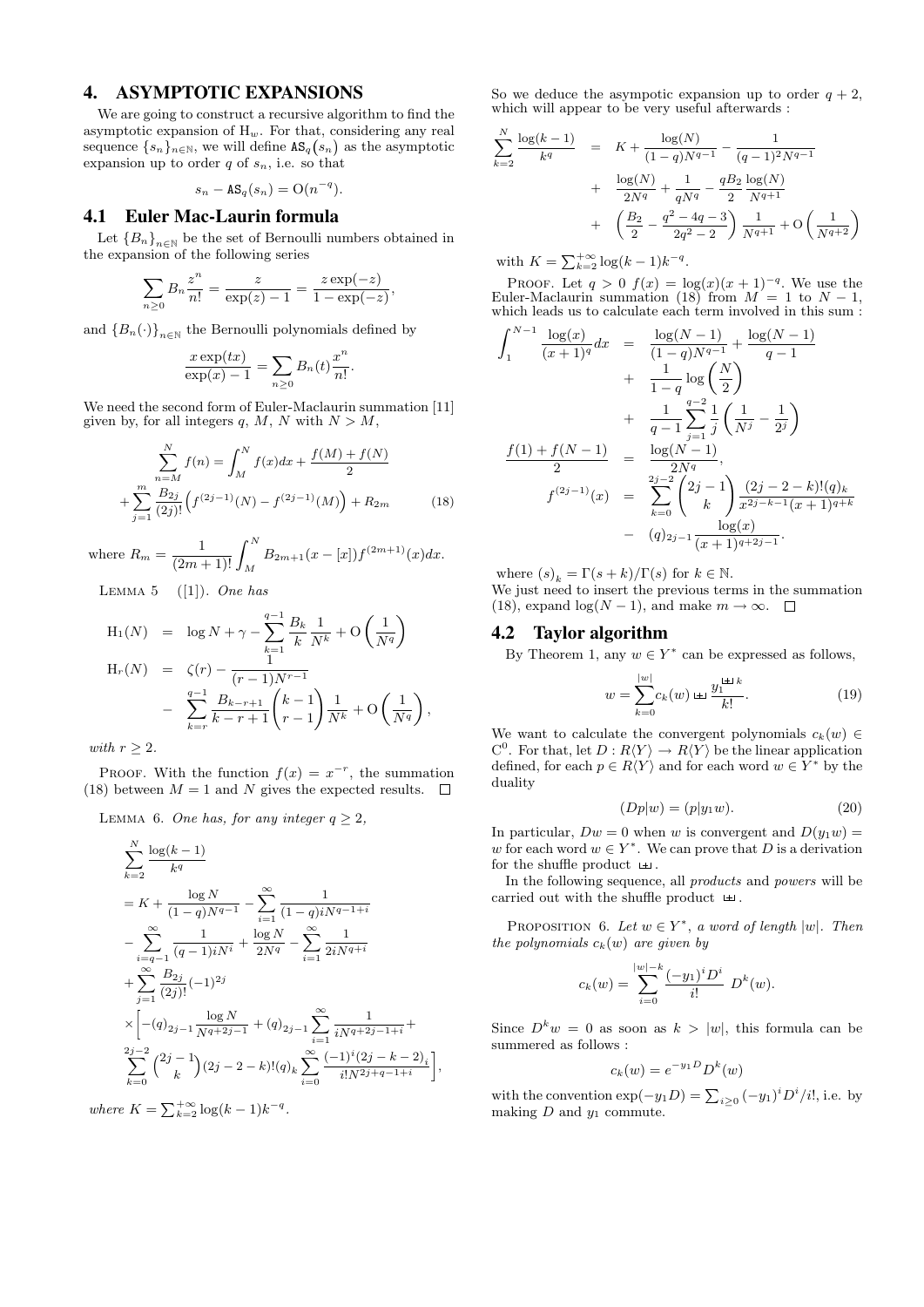PROOF. For a polynomial  $p \in \mathbb{R}[X]$  of degree l, the Taylor expansion is finite, and given by

$$
p(x) = p(y) + Dp(y)(x - y) + \cdots + \frac{D^{l} p(y)}{l!} (x - y)^{l}.
$$

So, taking  $x = 0$ ,  $y = y_1$ ,  $p = D^k(w)$ , we find

$$
c_k(w) = D^k(w) - D D^k(w) y_1 + \dots + \frac{D^l}{l!} D^k(w) (-y_1)^l.
$$

EXAMPLE – Let  $w = y_1y_4y_2$ . Note that  $D(w) = y_4y_2$  and so that  $D^k(w) = 0$ , for  $k \geq 2$ . By using Proposition 6,

$$
c_0 = \sum_{i=0}^{3} \frac{(-y_1)^i D^i}{i!} (y_1 y_4 y_2) = y_1 y_4 y_2 - y_1 \pm y_4 y_2
$$
  
\n
$$
= -y_4 y_1 y_2 - y_4 y_2 y_1 - y_4 y_3 - y_5 y_2
$$
  
\n
$$
c_1 = \sum_{i=0}^{2} \frac{(-y_1)^i D^i}{i!} (y_4 y_2) = y_4 y_2
$$
  
\n
$$
c_k = 0 \text{ for } k \ge 2
$$

So we get  $y_1y_4y_2 = c_0 + c_1 \boxplus y_1 = -y_4y_1y_2 - y_4y_2y_1 - y_4y_3$  $y_5y_2 + y_4y_2 \perp y_1$ . Note that, in this case, Taylor algorithm gives directly the Radford decomposition.  $\Box$ 

#### 4.3 Algorithm for asymptotic expansions

We now are going to use both previous tools (Euler Mac-Laurin formula and Taylor algorithm) to get an asymptotic expansion of  $H_w$  up to order q, in the scale of functions  $\{N^{-\beta}\log^{\alpha} N, \alpha \in \mathbb{N}, \beta \in \mathbb{N}\}.$  This means that we are looking for a polynomial  $p \in \mathbb{R}[X, Y]$  verifying

$$
H_w(N) = p(\log N, N^{-1}) + O(N^{-q}).
$$
 (21)

Lemma 2 and Lemma 3 give us the following algorithm.

We use the notation  $AE_q(H_w(N))$  for the asymptotic expansion of  $H_w(N)$  up to order q.

In a first time, we store the table of the asymptotic expansions, for  $w \in \text{Lyndon}(Y)$ . For this, we proceed by recurrence on the length of w.

- If  $w = y_s$ , then  $AE_q(H_w(N)) = AS_q(H_w(N))$ , an expansion which is already known by Lemma 5, and so can be stored.
- We assume all expansions for Lyndon words of length lower or equal to  $L$  are stored. We then consider a Lyndon word of length  $L+1$ ,  $w=y_s u$ . We know from Lemma 2 that the expansion of  $H_w$  is linked to the one of  $H_u$  by

$$
\texttt{AE}_q(\mathbf{H}_w(N)) = \zeta(w) - \texttt{AS}_q\biggl(\sum_{i=N+1}^\infty \frac{\texttt{AE}_{q-s+1}(\mathbf{H}_u(i-1))}{i^s}\biggr).
$$

So, there are two possibilities

- $\triangleright$  If  $u \in$  Lyndon(Y) then  $AE_{q-s+1}(H_u(i-1))$  is assumed to be stored.
- $\triangleright$  If  $u \notin$  Lyndon(Y), with the Radford decomposition, we write u as finite sum of terms  $t =$  $c l_1 \sqcup \cdots \sqcup l_r$ , where  $c \in \mathbb{Q}, l_i \in \text{Lyndon},$  with

$$
\mathsf{AE}_{q-s+1}(\mathsf{H}_t(i-1)) = c \prod_{p=1}^r \mathsf{AE}_{q-s+1}(\mathsf{H}_{l_p}(i-1)).
$$

In a second time, if  $w \notin \text{Lyndon}(Y)$ , as before, we use Radford decomposition and the table of the asymptotic expansion for the Lyndon words.

EXAMPLE – Let  $l = y_4y_2 \in \text{Lyndon}(Y)$ . By Lemma 2,

$$
H_{4,2}(N) = \zeta(4,2) - \sum_{i=N+1}^{\infty} \frac{H_2(i-1)}{i^4},
$$
  
But  $H_2(i-1) = \zeta(2) - \frac{1}{i} - \frac{1}{2} \frac{1}{i^2} + O\left(\frac{1}{i^3}\right)$ , so  

$$
H_{4,2}(N) = \zeta(4,2) - \zeta(2) \sum_{i=N+1}^{\infty} \frac{1}{i^4} + \sum_{i=N+1}^{\infty} \frac{1}{i^5}
$$

$$
+ \frac{1}{2} \sum_{i=N+1}^{\infty} \frac{1}{i^6} + \sum_{i=N+1}^{\infty} O\left(\frac{1}{i^7}\right)
$$

Expanding the sums in  $N$ , we finally find

$$
H_{4,2}(N) = \zeta(4,2) - \frac{1}{3} \frac{\zeta(2)}{N^3} + \frac{\frac{1}{2}\zeta(2) + \frac{1}{4}}{N^4}
$$

$$
- \frac{\frac{1}{3}\zeta(2) + \frac{2}{5}}{N^5} + O\left(\frac{1}{N^6}\right).
$$

 $\Box$ 

EXAMPLE – Let  $l = y_1y_4y_2 \notin$  Lyndon(Y). The Radford decomposition of l is given by  $l = y_1 \boxplus y_4y_2 - y_5y_2 - y_4y_1y_2$  $y_4y_2y_1 - y_4y_3$ . Using our algorithm, we find:

$$
H_{1,4,2}(N) = \log(N)\zeta(4, 2) - \zeta(4, 1, 2) + \gamma\zeta(4, 2)
$$
  
\n
$$
- \zeta(5, 2) - \zeta(4, 2, 1) - \zeta(4, 3)
$$
  
\n
$$
+ \frac{1}{2}\frac{\zeta(4, 2)}{N} - \frac{1}{12}\frac{\zeta(4, 2)}{N^2} + \frac{1}{9}\frac{\zeta(2)}{N^3}
$$
  
\n
$$
+ \frac{-\frac{1}{24}\zeta(2) - \frac{1}{16} + \frac{1}{120}\zeta(4, 2)}{N^4} + O\left(\frac{1}{N^5}\right)
$$

Thanks to the table giving the relations between MZV up to weight  $16<sup>1</sup>$  [7], we have the following identities

$$
\zeta(4,2) = \zeta(3)^2 - \frac{32}{105}\zeta(2)^3
$$
  
\n
$$
\zeta(4,1,2) = \frac{5}{8}\zeta(7) + \frac{5}{2}\zeta(2)\zeta(5) - \frac{3}{2}\zeta(2)^2\zeta(3)
$$
  
\n
$$
\zeta(5,2) = -11\zeta(7) + 5\zeta(2)\zeta(5) + \frac{4}{5}\zeta(2)^2\zeta(3)
$$
  
\n
$$
\zeta(4,2,1) = -\frac{221}{16}\zeta(7) + \frac{11}{2}\zeta(2)\zeta(5) + \frac{7}{5}\zeta(2)^2\zeta(3)
$$
  
\n
$$
\zeta(4,3) = 17\zeta(7) - 10\zeta(2)\zeta(5),
$$

So, we deduce the reduced form of the previous expansion

$$
H_{1,4,2}(N) = \log(N)(\zeta(3)^2 - \frac{32}{105}\zeta(2)^3) - \frac{32}{105}\gamma\zeta(2)^3
$$
  
+  $\gamma\zeta(3)^2 - 3\zeta(2)\zeta(5) - \frac{7}{10}\zeta(2)^2\zeta(3)$   
+  $\frac{115}{16}\zeta(7) + \frac{1}{2}\frac{\zeta(3)^2 - \frac{32}{105}\zeta(2)^3}{N}$   
-  $\frac{1}{12}\frac{\zeta(3)^2 - \frac{32}{105}\zeta(2)^3}{N^2} + \frac{1}{9}\frac{\zeta(2)}{N^3}$   
+  $\frac{-\frac{1}{24}\zeta(2) - \frac{1}{16} + \frac{1}{120}\zeta(3)^2 - \frac{4}{1575}\zeta(2)^3}{N^4}$   
+  $O\left(\frac{1}{N^5}\right)$ 

 $\Box$ 

<sup>1</sup>This table is in agreement with the Zagier's dimension conjecture [15] and is available at

http://www.lifl.fr/~petitot/publis/MZV.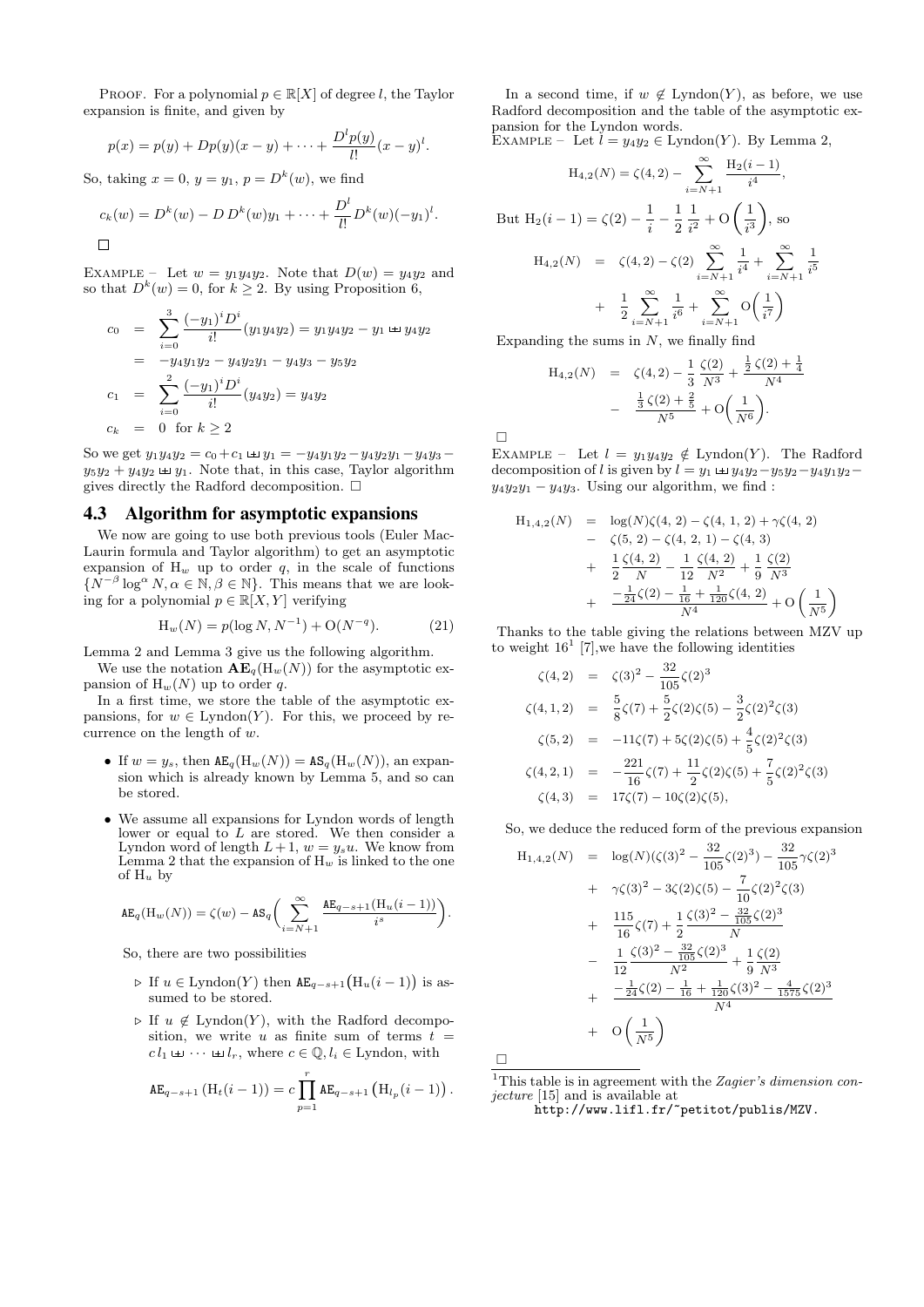# 4.4 More examples

$$
H_{2,1}(N) = \zeta(3) + \frac{-\ln(N) - 1 - \gamma}{N} + \frac{\frac{1}{2}\ln(N) + \frac{1}{2}\gamma + \frac{1}{4}}{N^2} + \left(-\frac{1}{6}\gamma - \frac{5}{36} - \frac{1}{6}\ln(N)\right)\frac{1}{N^3} + O\left(\frac{1}{N^4}\right)
$$

$$
H_{3,1}(N) = \zeta(3,1) + \frac{-\frac{1}{2}\ln(N) - \frac{1}{4} - \frac{1}{2}\gamma}{N^2} + \frac{\frac{1}{2}\ln(N) + \frac{1}{2}\gamma + \frac{1}{6}}{N^3} + \left(-\frac{1}{4}\gamma - \frac{7}{48} - \frac{1}{4}\ln(N)\right)\frac{1}{N^4} + O\left(\frac{\ln(N)}{N^5}\right)
$$

$$
H_{2,1,1}(N) = \zeta(2,1,1) + \frac{-1 - \frac{1}{2}\gamma^2 + \frac{1}{2}\zeta(2)}{N}
$$
  
+ 
$$
\frac{-\ln(N)\gamma - \gamma - \frac{1}{2}\ln^2(N) - \ln(N)}{N}
$$
  
+ 
$$
\frac{\frac{1}{4}\ln(N) - \frac{1}{8} + \frac{1}{4}\ln^2(N) + \frac{1}{2}\ln(N)\gamma}{N^2}
$$
  
+ 
$$
\frac{-\frac{1}{4}\zeta(2) + \frac{1}{4}\gamma + \frac{1}{4}\gamma^2}{N^2} + \left(-\frac{5}{36}\ln(N) + \frac{29}{216} - \frac{5}{36}\gamma - \frac{1}{6}\ln(N)\gamma - \frac{1}{12}\ln^2(N) + \frac{1}{12}\zeta(2) - \frac{1}{12}\gamma^2\right)\frac{1}{N^3} + \left(\frac{1}{12}\gamma - \frac{1}{96}\right)
$$
  
+ 
$$
\frac{1}{12}\ln(N)\left(\frac{1}{N^5}\right)
$$

$$
H_{4,1}(N) = \zeta(4,1) + \frac{-\frac{1}{3}\gamma - \frac{1}{3}\ln(N) - \frac{1}{9}}{N^3} + \frac{\frac{1}{2}\gamma + \frac{1}{2}\ln(N) + \frac{1}{8}}{N^4} + \left(-\frac{3}{20} - \frac{1}{3}\gamma - \frac{1}{3}\ln(N)\right)\frac{1}{N^5} + O\left(\frac{1}{N^6}\right)
$$

$$
H_{3,2}(N) = \zeta(3,2) - \frac{1}{2} \frac{\zeta(2)}{N^2} + \frac{\frac{1}{2}\zeta(2) + \frac{1}{3}}{N^3} + \frac{-\frac{1}{4}\zeta(2) - \frac{3}{8}}{N^4} + O\left(\frac{1}{N^5}\right)
$$

$$
H_{3,1,1}(N) = \zeta(3,1,1) + \left(-\frac{1}{4} (\ln(N))^{2} - \frac{1}{4} \ln(N) - \frac{1}{8} - \frac{1}{2} \ln(N) \gamma - \frac{1}{4} \gamma + \frac{1}{4} \zeta(2) - \frac{1}{4} \gamma^{2} \right) \frac{1}{N^{2}} + \left(-\frac{1}{4} \zeta(2) + \frac{1}{6} \gamma + \frac{1}{4} \gamma^{2} - \frac{1}{9} + \frac{1}{4} (\ln(N))^{2} + \frac{1}{6} \ln(N) + \frac{1}{2} \ln(N) \gamma \right) \frac{1}{N^{3}} + O\left(\frac{\ln^{2}(N)}{N^{4}}\right)
$$

$$
H_{2,2,1}(N) = \zeta(2,2,1) - \frac{\zeta(2,1)}{N} + \frac{\frac{1}{2}\gamma + \frac{1}{2}\zeta(2,1) + \frac{1}{2}\ln(N) + \frac{3}{4}}{N^2} + \left(-\frac{19}{36} - \frac{1}{6}\zeta(2,1) - \frac{1}{3}\gamma - 1/3\ln(N)\right)\frac{1}{N^3} + \left(\frac{1}{24}\gamma + \frac{61}{288} + \frac{1}{24}\ln(N)\right)\frac{1}{N^4} + O\left(\frac{\ln(N)}{N^5}\right)
$$

$$
H_{2,1,1,1}(N) = \zeta(2,1,1,1) + \left(-\frac{1}{6}\gamma^3 - \frac{1}{3}\zeta(3) + \frac{1}{2}\zeta(2)\gamma + \frac{1}{2}\zeta(2)\ln(N) + \frac{1}{2}\zeta(2) - \frac{1}{6}\ln(N)^3 - \frac{1}{2}\left(\ln(N)\right)^2 - 1 - \ln(N) - \frac{1}{2}\left(\ln(N)\right)^2\gamma - \ln(N)\gamma - \gamma - \frac{1}{2}\ln(N)\gamma^2 - \frac{1}{2}\gamma^2\right)\frac{1}{N} + \left(-\frac{1}{4}\zeta(2)\gamma + \frac{1}{12}\gamma^3 + \frac{1}{8}\gamma^2 - \frac{1}{8}\zeta(2) + \frac{1}{12}\ln(N)^3 - \frac{1}{8}\ln(N) - \frac{1}{16} + \frac{1}{4}\ln(N)^2\gamma + \frac{1}{4}\ln(N)\gamma - \frac{1}{8}\gamma - \frac{1}{4}\zeta(2)\ln(N) + \frac{1}{4}\ln(N)\gamma^2 + \frac{1}{8}\ln(N)^2 + \frac{1}{6}\zeta(3)\frac{1}{N^2} + O\left(\frac{\ln^3(N)}{N^3}\right)
$$

$$
H_{5,1}(N) = \zeta(5,1) + \frac{-\frac{1}{4}\gamma - \frac{1}{4}\ln(N) - \frac{1}{16}}{N^4} + \frac{\frac{1}{2}\ln(N) + \frac{1}{2}\gamma + 1/10}{N^5} + O\left(\frac{\ln(N)}{N^6}\right)
$$

$$
H_{4,2}(N) = \zeta(4,2) - \frac{1}{3} \frac{\zeta(2)}{N^3} + \frac{\frac{1}{4} + \frac{1}{2}\zeta(2)}{N^4} + \frac{-2/5 - 1/3\zeta(2)}{N^5} + O\left(\frac{1}{N^6}\right)
$$

$$
H_{4,1,1}(N) = \zeta(4,1,1) + \left(\frac{1}{6}\zeta(2) - \frac{1}{6}\ln(N)^2 - \frac{1}{9}\ln(N)\right) - \frac{1}{27} - \frac{1}{3}\ln(N)\gamma - \frac{1}{9}\gamma - \frac{1}{6}\gamma^2\right)\frac{1}{N^3} + O\left(\frac{\ln^2(N)}{N^4}\right)
$$

$$
H_{3,2,1}(N) = \zeta(3,2,1) - \frac{1}{2} \frac{\zeta(2,1)}{N^2} + \left(\frac{1}{3}\gamma + \frac{4}{9}\n+ \frac{1}{2}\zeta(2,1) + \frac{1}{3}\ln(N)\right)\frac{1}{N^3} + \left(-\frac{17}{32} - \frac{3}{8}\gamma\right)\n- \frac{1}{4}\zeta(2,1) - \frac{3}{8}\ln(N)\frac{1}{N^4} + O\left(\frac{\ln(N)}{N^5}\right)
$$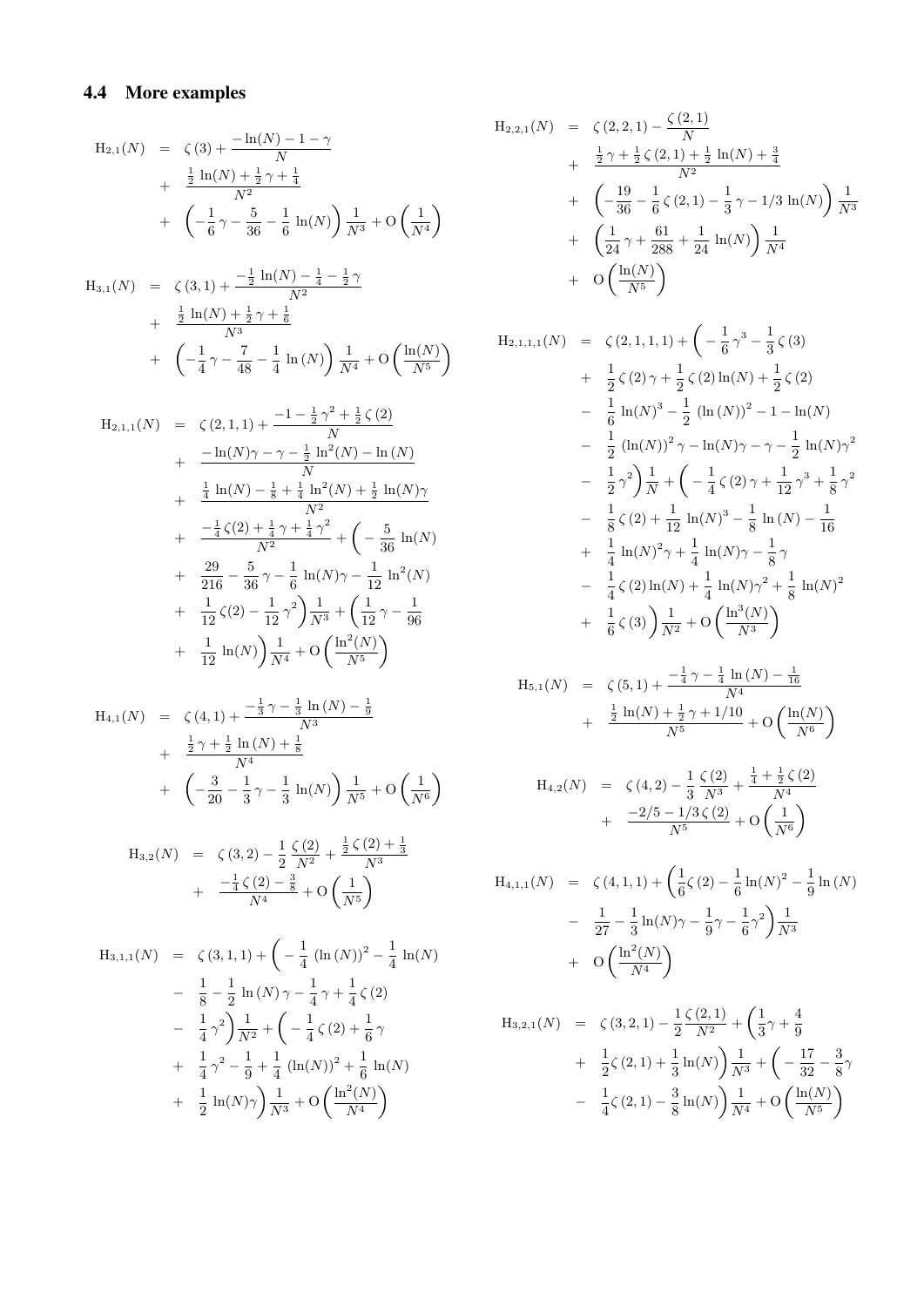$$
H_{3,1,2}(N) = \zeta(3,1,2) + \left(-\frac{1}{2}\zeta(2)\gamma + \frac{1}{2}\zeta(3)\right)
$$
  
-  $\frac{1}{2}\zeta(2)\ln(N) - \frac{1}{4}\zeta(2) + \frac{1}{2}\zeta(2,1)\right)\frac{1}{N^2}$   
+  $\left(\frac{1}{6}\zeta(2) + \frac{1}{2}\zeta(2)\gamma - \frac{1}{2}\zeta(2,1) - \frac{1}{3}\right)$   
-  $\frac{1}{2}\zeta(3) + \frac{1}{2}\zeta(2)\ln(N)\right)\frac{1}{N^3} + O\left(\frac{\ln(N)}{N^4}\right)$ 

$$
H_{3,1,1,1}(N) = \zeta(3,1,1,1) + \left(-\frac{1}{4}\ln(N)^2\gamma\right)
$$
  
-  $\frac{1}{4}\ln(N)\gamma - \frac{1}{8}\gamma - \frac{1}{4}\ln(N)\gamma^2 - \frac{1}{8}\gamma^2$   
-  $\frac{1}{12}(\ln(N))^3 - \frac{1}{8}\ln(N)^2 - \frac{1}{8}\ln(N)$   
-  $\frac{1}{16} + \frac{1}{4}\zeta(2)\ln(N) + \frac{1}{8}\zeta(2) + \frac{1}{4}\zeta(2)\gamma$   
-  $\frac{1}{12}\gamma^3 - \frac{1}{6}\zeta(3)\left(\frac{1}{N^2}\right) + O\left(\frac{\ln^3(N)}{N^3}\right)$ 

$$
H_{2,2,1,1}(N) = \zeta(2,2,1,1) - \frac{\zeta(2,1,1)}{N} + \left(\frac{1}{2}\zeta(2,1,1) + \frac{1}{4}\gamma^2 + \frac{3}{4}\gamma + \frac{3}{4}\ln(N) + \frac{7}{8} + \frac{1}{4}\left(\ln(N)\right)^2 + \frac{1}{2}\ln(N)\gamma - \frac{1}{4}\zeta(2)\right)\frac{1}{N^2} + O\left(\frac{\ln^2(N)}{N^3}\right)
$$

$$
H_{2,1,1,1,1}(N) = \zeta(2,1,1,1,1) + \left(-1 - \gamma - \frac{1}{2}\gamma^2\right)
$$
  
\n
$$
- \frac{1}{24}\ln^4(N) - \frac{1}{2}\ln^2(N) - \frac{1}{24}\gamma^4
$$
  
\n
$$
+ \frac{1}{8}\zeta(4) - \frac{1}{3}\zeta(3) - \frac{1}{2}\ln^2(N)\gamma
$$
  
\n
$$
- \frac{1}{2}\ln(N)\gamma^2 - \frac{1}{3}\zeta(3)\ln(N) - \frac{1}{3}\zeta(3)\gamma
$$
  
\n
$$
+ \frac{1}{2}\zeta(2) + \frac{1}{2}\zeta(2)\gamma - \frac{1}{6}\gamma^3 - \frac{1}{6}\ln^3(N)
$$
  
\n
$$
+ \frac{1}{4}\zeta(2)\ln^2(N) - \frac{1}{6}\ln(N)\gamma^3
$$
  
\n
$$
- \frac{1}{4}\ln(N)^2\gamma^2 - \frac{1}{6}\ln(N)^3\gamma
$$
  
\n
$$
+ \frac{1}{2}\zeta(2)\ln(N)\gamma + \frac{1}{4}\zeta(2)\gamma^2
$$
  
\n
$$
+ \frac{1}{2}\zeta(2)\ln(N) - \ln(N) - \frac{1}{4}\zeta(2,2)
$$
  
\n
$$
- \ln(N)\gamma\frac{1}{N} + O\left(\frac{\ln^4(N)}{N^2}\right)
$$

$$
H_{6,1}(N) = \zeta(6,1) + \frac{-\frac{1}{5}\ln(N) - \frac{1}{25} - 1/5\gamma}{N^5} + \frac{\frac{1}{2}\ln(N) + \frac{1}{12} + \frac{1}{2}\gamma}{N^6} + \left(-\frac{1}{2}\gamma - \frac{13}{84} - \frac{1}{2}\ln(N)\right)\frac{1}{N^7} + O\left(\frac{\ln(N)}{N^8}\right)
$$

$$
H_{5,2}(N) = \zeta(5,2) - \frac{1}{4} \frac{\zeta(2)}{N^4} + \frac{\frac{1}{2}\zeta(2) + \frac{1}{5}}{N^5} + \frac{-\frac{5}{12} - \frac{5}{12}\zeta(2)}{N^6} + \frac{\frac{23}{84}}{N^7} + O\left(\frac{1}{N^8}\right) H_{5,1,1}(N) = \zeta(5,1,1) + \left(-\frac{1}{4}\ln(N)\gamma - \frac{1}{16}\gamma\right) - \frac{1}{8}\ln^2(N) - \frac{1}{16}\ln(N) - \frac{1}{64} - \frac{1}{8}\gamma^2 + \frac{1}{8}\zeta(2)\left(\frac{1}{N^4} + O\left(\frac{\ln^2(N)}{N^5}\right)\right) H_{4,3}(N) = \zeta(4,3) - \frac{1}{3}\frac{\zeta(3)}{N^3} + \frac{1}{2}\frac{\zeta(3)}{N^4} + \frac{-\frac{1}{3}\zeta(3) + 1/10}{N^5}
$$

$$
H_{4,2,1}(N) = \zeta(4,2,1) - \frac{1}{3} \frac{\zeta(2,1)}{N^3} + \left(\frac{1}{4}\gamma + \frac{1}{2}\zeta(2,1) + \frac{5}{16} + \frac{1}{4}\ln(N)\right) \frac{1}{N^4} + \left(-2/5\gamma - \frac{53}{100} - 2/5\ln(N) - \frac{1}{3}\zeta(2,1)\right) \frac{1}{N^5} + O\left(\frac{\ln(N)}{N^6}\right)
$$

 $N^8$ λ

 $-\frac{\frac{1}{6}}{N^6} + \frac{\frac{1}{28} + \frac{1}{6}\zeta(3)}{N^7} + O\left(\frac{1}{N}\right)$ 

$$
H_{4,1,2}(N) = \zeta(4,1,2) + \left(-\frac{1}{3}\zeta(2)\ln(N) - \frac{1}{9}\zeta(2) + \frac{1}{3}\zeta(3) - \frac{1}{3}\zeta(2)\gamma + \frac{1}{3}\zeta(2,1)\right)\frac{1}{N^3} + O\left(\frac{\ln(N)}{N^4}\right)
$$

$$
H_{4,1,1,1}(N) = \zeta (4,1,1,1) + \left(-\frac{1}{9}\zeta (3) - \frac{1}{18}\gamma^3 + \frac{1}{6}\zeta (2)\gamma - \frac{1}{6}\ln^2(N)\gamma - \frac{1}{9}\ln(N)\gamma - \frac{1}{27}\gamma - \frac{1}{18}\ln^3 N - \frac{1}{18}(\ln(N))^2 - \frac{1}{27}\ln(N) - \frac{1}{81} + \frac{1}{6}\zeta (2)\ln(N) + \frac{1}{18}\zeta (2) - \frac{1}{6}\ln(N)\gamma^2 - \frac{1}{18}\gamma^2\right) \frac{1}{N^3} + O\left(\frac{\ln^3(N)}{N^3}\right)
$$

# 5. ACKNOWLEDGMENTS

Thanks to Boutet de Monvel, Cartier, Jacob and Waldschmidt for useful discussions.

# 6. REFERENCES

- [1] F. Bergeron, G. Labelle, P. Leroux.– Combinatorial Species and Tree-like Structures, Encyclopedia of Mathematics and its Applications, Vol. 67, Cambridge University Press (1998).
- [2] M. Bigotte.– Etude symbolique et algorithmique des polylogarithmes et des nombres Euler-Zagier colors, Ph.D., Lille, (2000).